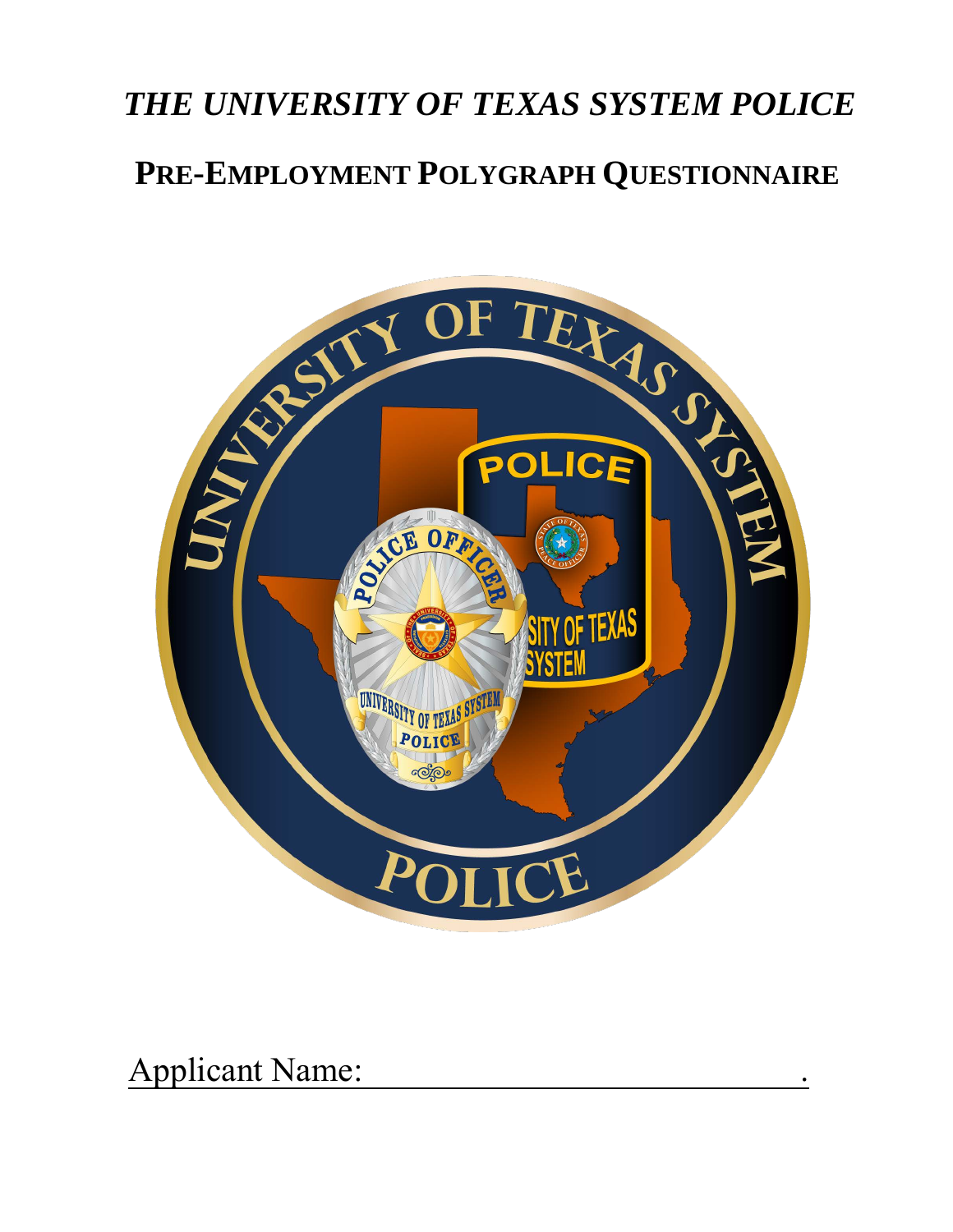# **THE UNIVERSITY OF TEXAS SYSTEM POLICE**

## **PRE-EMPLOYMENT POLYGRAPH QUESTIONNAIRE**

#### **Read the following very carefully**

You are taking the polygraph pre-test for the purpose of employment with The University of Texas System Police or a UT institution's police department. Throughout the remainder of this packet, you will be asked to make statements about your life. Based upon these statements, the polygraph examiner will ask you a series of questions, including relevant and irrelevant questions, to determine if you have been completely truthful in this packet. To avoid problems on your polygraph examination, please **DO NOT** falsify, misrepresent, or lie about facts, or leave out, neglect to mention or purposely withhold any information about your background.

Your polygraph examination will cover only the issues reviewed in advance during your pre-test interview. There will be no surprise questions. You must be completely frank, truthful, and honest in answering the questions.

If you have a question about any of the sections in this packet, ask the background investigator or the polygraph examiner. If you do not ask questions, we will assume that you fully understood the questions.

If you need additional space to answer any of the questions, check the appropriate box and write on the back of the page.

Be sure to read each line carefully, as there are questions that must be circled or checked off in the text of this packet.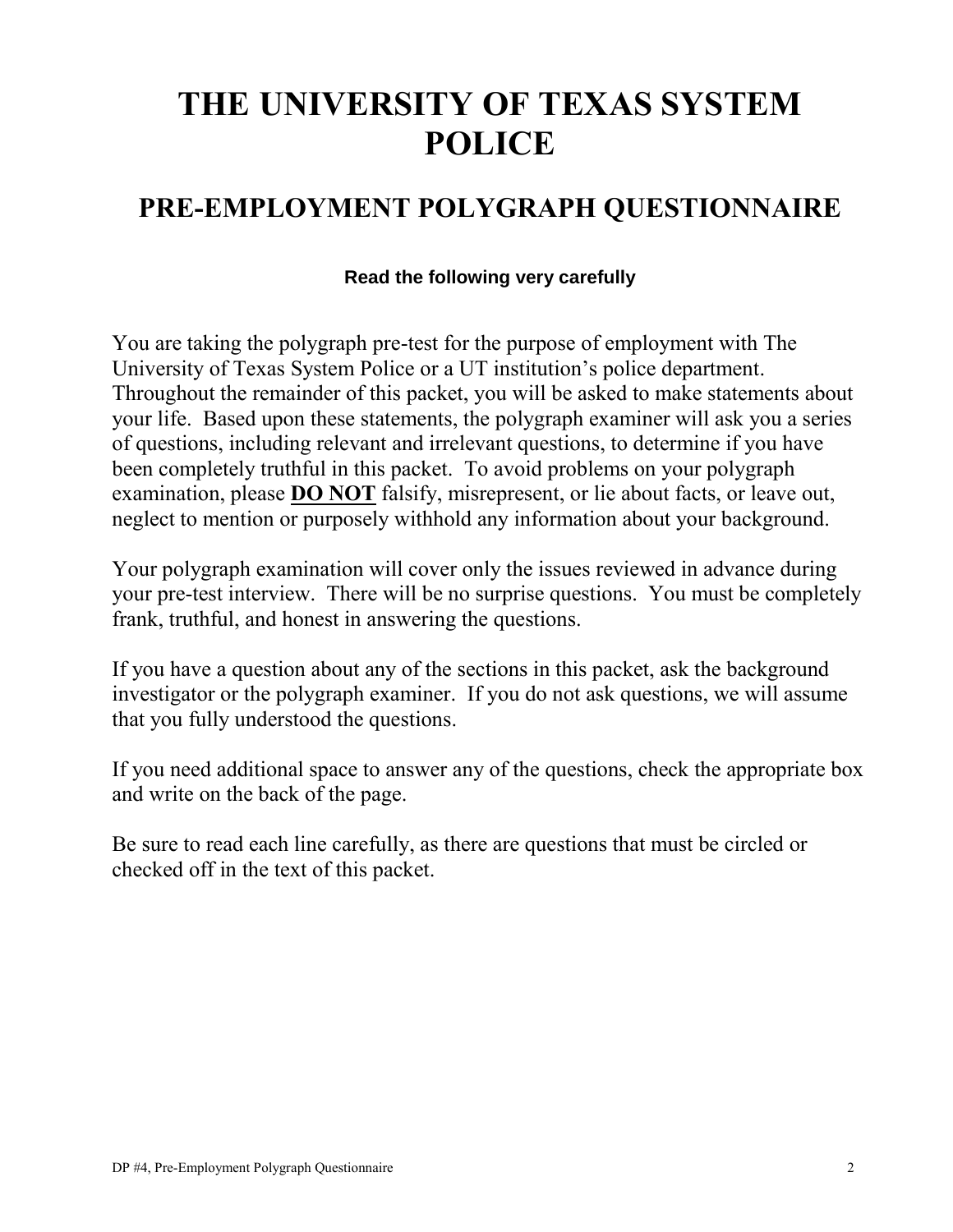## **THE UNIVERSITY OF TEXAS SYSTEM POLICE PRE-EMPLOYMENT POLYGRAPH REPORT**

|                                                          | Age: $\qquad \qquad$                                                                                                                                   |
|----------------------------------------------------------|--------------------------------------------------------------------------------------------------------------------------------------------------------|
|                                                          |                                                                                                                                                        |
|                                                          |                                                                                                                                                        |
| $reason(s)$ for the examination(s).                      | If you have taken a polygraph examination before, please give the date(s) and the                                                                      |
|                                                          | <u> 1989 - Andrea Barbara, poeta espainiar político e a contrar a contrar a contrar a contrar a contrar a contra</u>                                   |
|                                                          | ,我们也不会有什么。""我们的人,我们也不会有什么?""我们的人,我们也不会有什么?""我们的人,我们也不会有什么?""我们的人,我们也不会有什么?""我们的人                                                                       |
|                                                          |                                                                                                                                                        |
|                                                          | Date: <u>______________________</u> Reason for Polygraph (be specific): _______________<br><u> 1989 - Johann Stoff, amerikansk politiker (d. 1989)</u> |
|                                                          | <u> 1989 - Andrea Santa Andrea Andrea Santa Andrea Andrea Andrea Andrea Andrea Andrea Andrea Andrea Andrea Andre</u>                                   |
| Date: $\frac{1}{\sqrt{1-\frac{1}{2}} \cdot \frac{1}{2}}$ |                                                                                                                                                        |
|                                                          | ,我们也不会有什么。""我们的人,我们也不会有什么?""我们的人,我们也不会有什么?""我们的人,我们也不会有什么?""我们的人,我们也不会有什么?""我们的人                                                                       |
|                                                          |                                                                                                                                                        |
|                                                          | <b>** DO NOT WRITE BELOW THIS LINE **</b>                                                                                                              |
|                                                          |                                                                                                                                                        |
|                                                          |                                                                                                                                                        |
|                                                          |                                                                                                                                                        |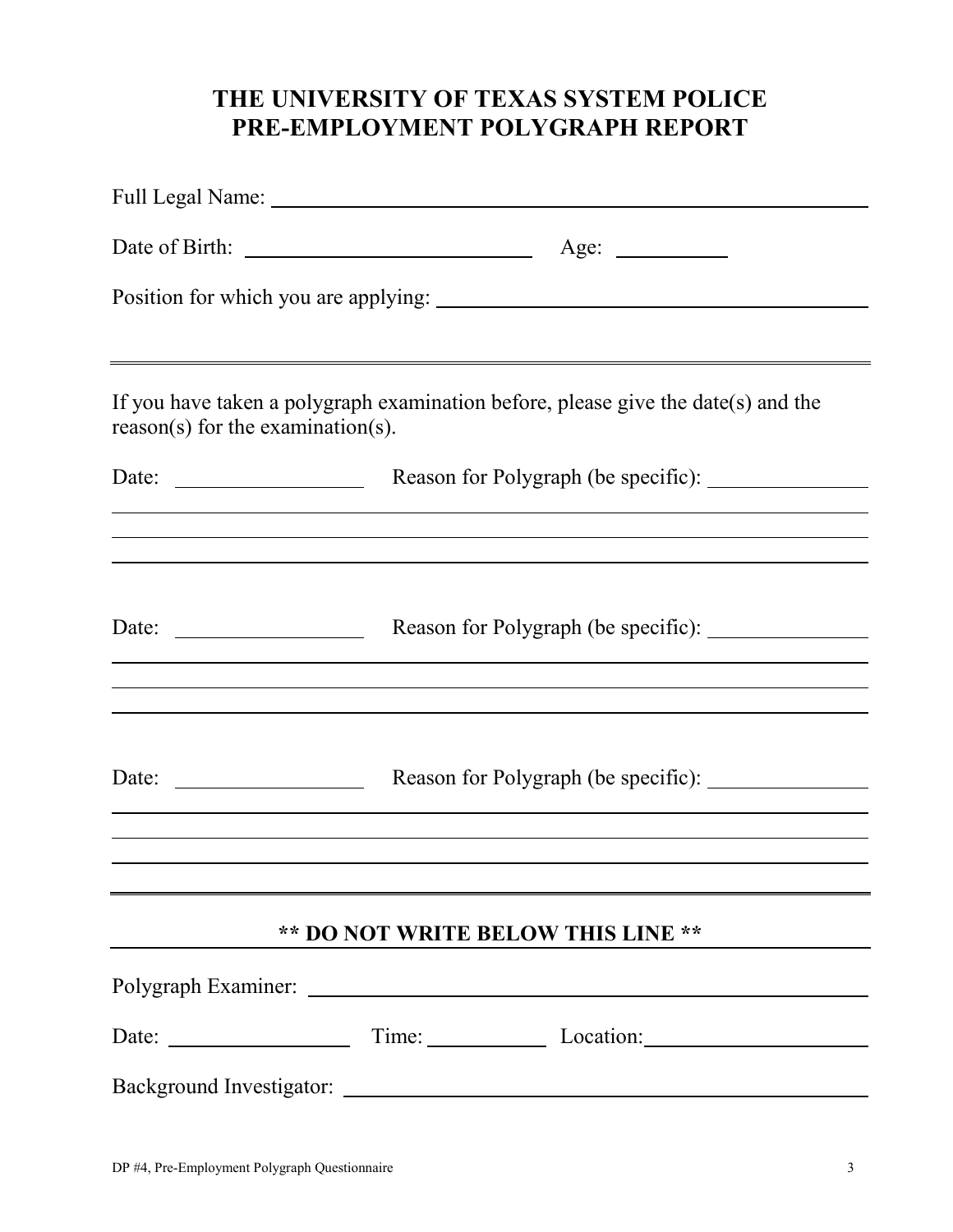## **EMPLOYMENT INFORMATION**

If you have been fired or have been asked to resign from any job since your 17th birthday, please complete the following:

| ,我们也不会有什么。""我们的人,我们也不会有什么?""我们的人,我们也不会有什么?""我们的人,我们也不会有什么?""我们的人,我们也不会有什么?""我们的人                    |  |
|-----------------------------------------------------------------------------------------------------|--|
|                                                                                                     |  |
|                                                                                                     |  |
|                                                                                                     |  |
|                                                                                                     |  |
| <u> 1989 - Johann Stoff, Amerikaansk politiker (* 1908)</u>                                         |  |
|                                                                                                     |  |
|                                                                                                     |  |
|                                                                                                     |  |
| Have you ever been late or tardy to work for any reason? () Yes () No                               |  |
| In an average work month, how many times are you late or tardy to work?                             |  |
| Check this box if you need additional space and please continue on the back of<br>( )<br>this page. |  |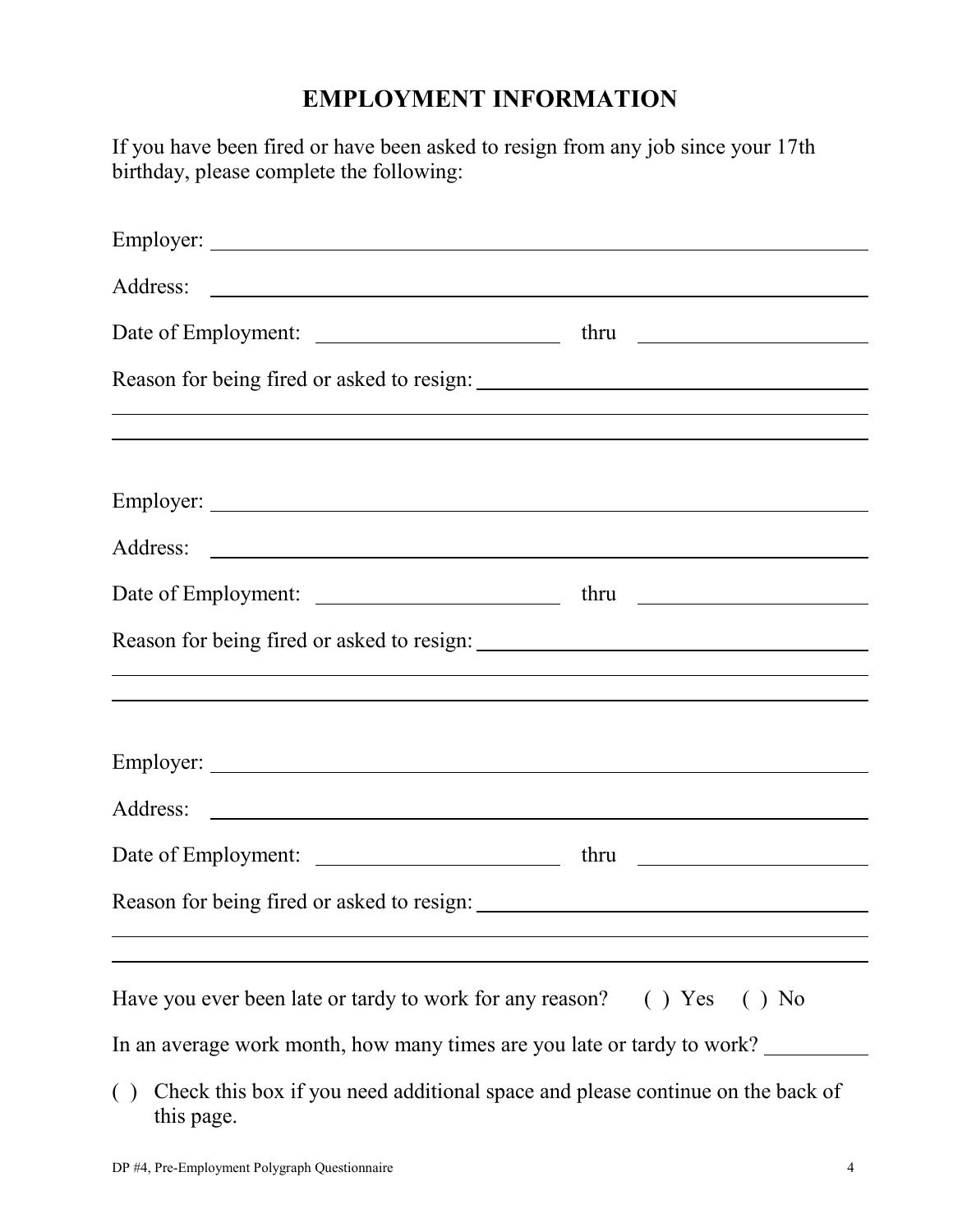## **APPLICATION INFORMATION**

If you have applied to other law enforcement agencies, please complete the following:

| <b>AGENCY</b> | <b>DATE</b> | <b>DISPOSITION</b><br>(unknown, pending, etc.) |
|---------------|-------------|------------------------------------------------|
|               |             |                                                |
|               |             |                                                |
|               |             |                                                |
|               |             |                                                |
|               |             |                                                |
|               |             |                                                |

- ( ) Check this box if you need additional space and continue on the back of this page.
- ( ) Check this box if you have NEVER applied with another law enforcement agency.

**The polygraph examiner is authorized by The University of Texas System Police to ask if you truthfully listed all jobs from which you have been fired or asked to resign and if you have listed all law enforcement agencies where you have applied for employment.**

**Before going to the next section, be sure that you have not forgotten to list any law enforcement agency with which you have applied or positions from which you have been fired or asked to resign.**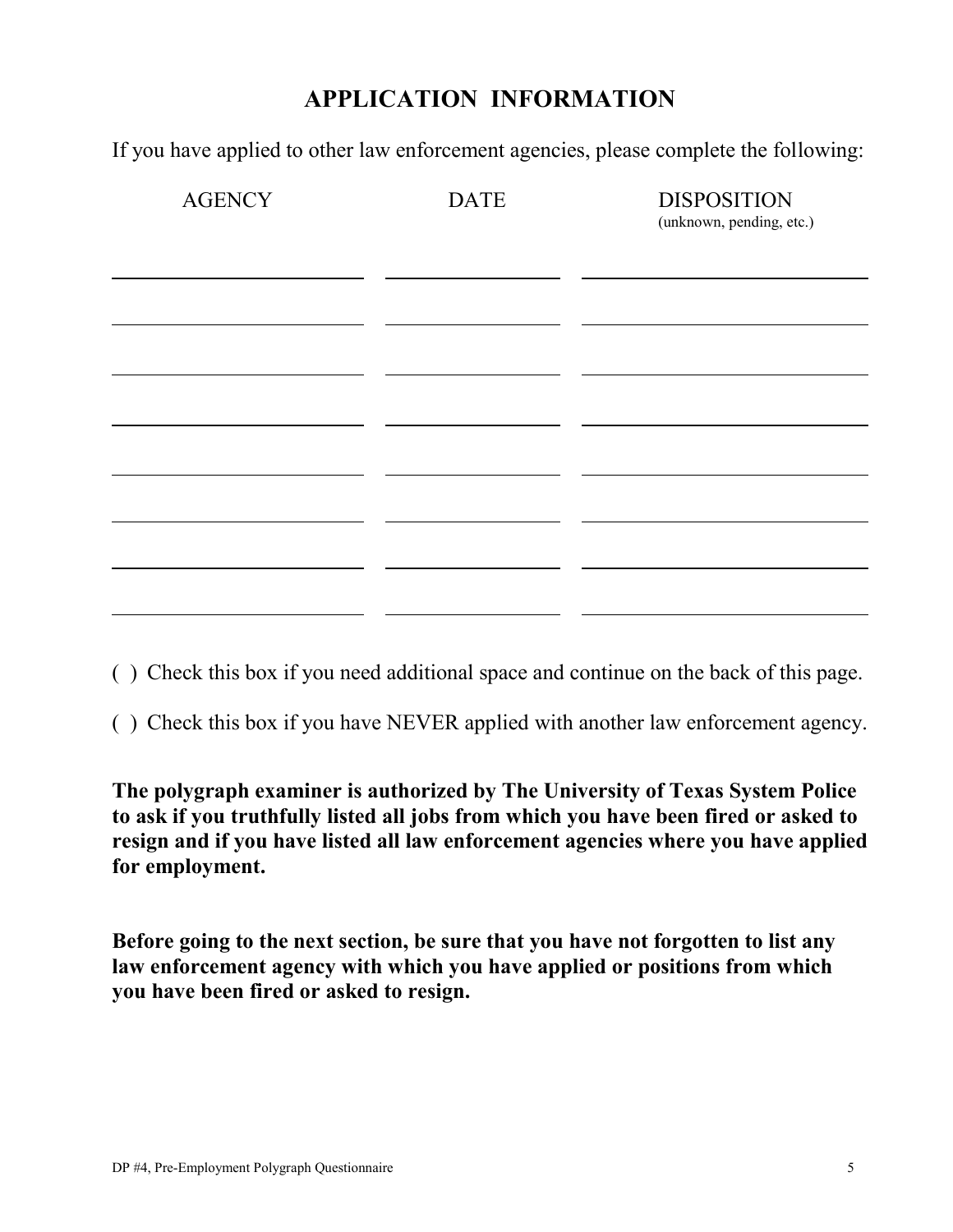## **THEFT FROM EMPLOYERS**

Many people have taken things from a place where they worked that they did not have permission to take. The items may have been cash, merchandise, or property. You may have simply borrowed one of these items and forgotten to return it, given merchandise to another person or padded your expense account. The University of Texas System Police is interested in all incidents of theft by you, regardless of the value, from an employer of yours.

In the space below, please list everything you have ever taken from an employer of yours that you did not have permission to take. Please include the item taken such as cash, merchandise, or property. Also, include the value, the date the items were taken, and the name of the employer from whom the item was taken.

| <b>ITEM TAKEN</b> | <b>VALUE</b> | <b>DATE</b> | <b>NAME OF EMPLOYER</b> |
|-------------------|--------------|-------------|-------------------------|
|                   |              |             |                         |
|                   |              |             |                         |
|                   |              |             |                         |
|                   |              |             |                         |
|                   |              |             |                         |
|                   |              |             |                         |
|                   |              |             |                         |
|                   |              |             |                         |
|                   |              |             |                         |

( ) Check this box if you need additional space and continue on the back of this page.

**Before going to the next section, be sure that you have not failed to list any thefts from a former employer.**

**The polygraph examiner is authorized by The University of Texas System Police to ask you if you have truthfully listed all items that you may have taken from an employer.**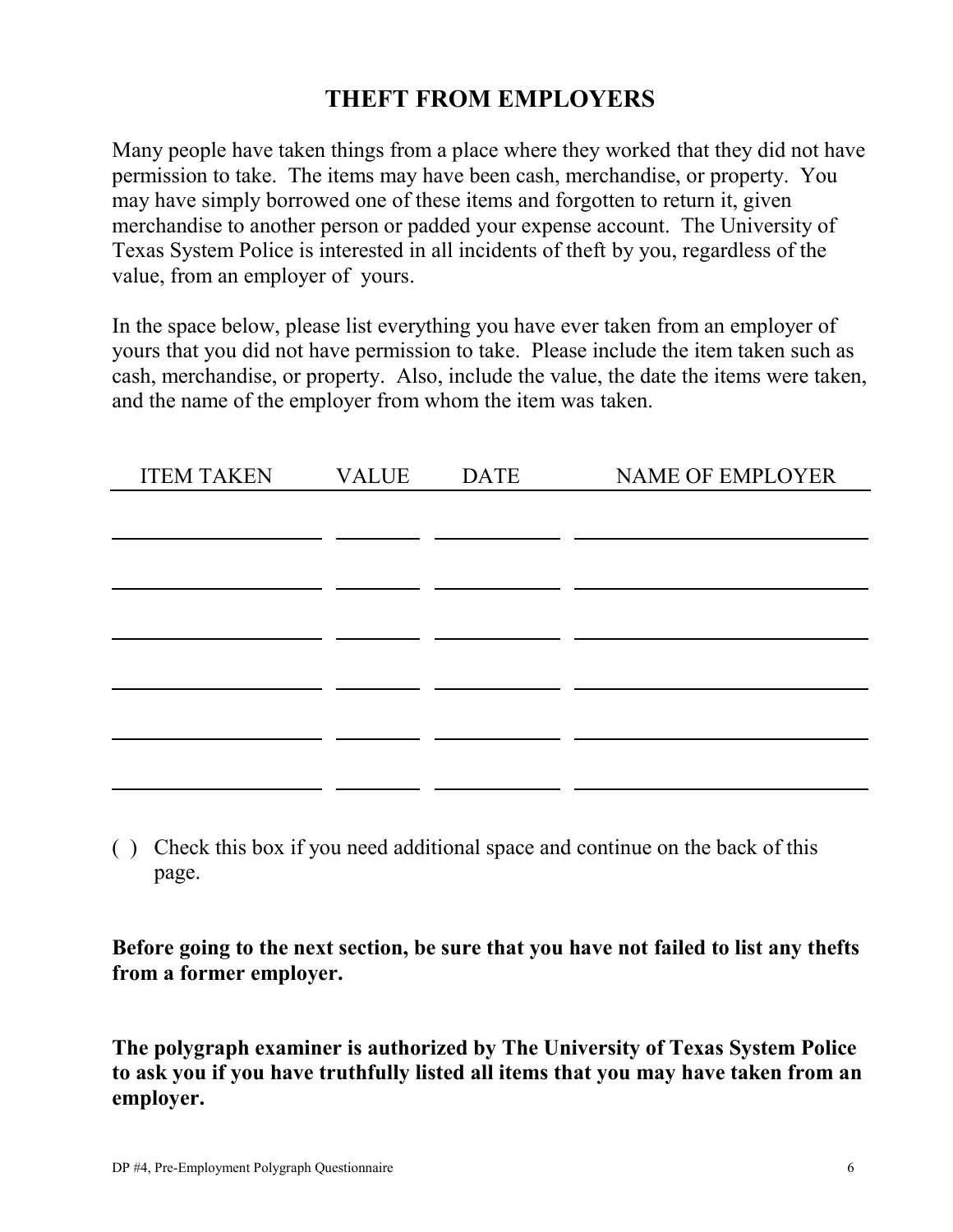# CRIMINAL ACTIVITY

You are applying for a position with an organization that is responsible for upholding the law. Consequently, The University of Texas System Police is concerned with your participation in or commission of any activity listed below. A high degree of value is placed on a person's honesty and integrity in answering these questions. You will be provided an opportunity to explain your participation in these acts.

#### **Answer "yes" if you committed or were involved in committing any of the following acts or were arrested, detained or questioned by police regarding these acts.**

| 1.             | Any act of unlawfully taking the life of another human being.     | Yes    | N <sub>0</sub> |
|----------------|-------------------------------------------------------------------|--------|----------------|
| 2.             | Any act of unlawfully abducting another person.                   | Yes    | N <sub>0</sub> |
| 3 <sub>1</sub> | Any sexual act, after reaching age 17, with another person, not   | () Yes | $()$ No        |
|                | your spouse, who was less than 17 at the time of the act          |        |                |
|                | (examples: sexual intercourse, oral sex, anal sex, or touching    |        |                |
|                | the genitals, breasts or anus of another person).                 |        |                |
| 4.             | Any act, as an adult, of exposing your anus or genitals in public | () Yes | $()$ No        |
|                | to sexually arouse or gratify yourself or another person.         |        |                |
| 5.             | Any act, as an adult, of assault by striking another person with  | () Yes | $()$ No        |
|                | the intent to hurt the other person.                              |        |                |
| 6.             | Any act, as an adult, involving any domesticated animal that      | () Yes | $()$ No        |
|                | resulted in harm, torture, injury, or death to the animal.        |        |                |
| 7.             | Any act of rape or sexual assault, by either force or threats of  | () Yes | $()$ No        |
|                | injury.                                                           |        |                |
| 8.             | Any act involving hurting, harming or attempting to hurt          | () Yes | $()$ No        |
|                | another person by using a firearm, knife, club or any other       |        |                |
|                | deadly weapon.                                                    |        |                |
| 9.             | Any act involving the abuse or injuring of any person 14 years    | () Yes | $()$ No        |
|                | old or younger.                                                   |        |                |
| 10.            | Being married to more than one person at a time.                  | Yes    | N <sub>0</sub> |
| 11.            | Any act of sexual contact, sexual intercourse, and oral or anal   | () Yes | $()$ No        |
|                | sexual intercourse with your natural child, stepchild, child by   |        |                |
|                | adoption, natural grandchild, step grandchild, grandchildren by   |        |                |
|                | adoption, sister, half-sister, brother, half-brother, niece, or   |        |                |
|                | nephew.                                                           |        |                |
| 12.            | Any taking or retaining of a child younger than 18 years of age   | () Yes | N <sub>0</sub> |
|                | in violation of the express terms of a judgment or order of a     |        |                |
|                | court disposing of the child's custody.                           |        |                |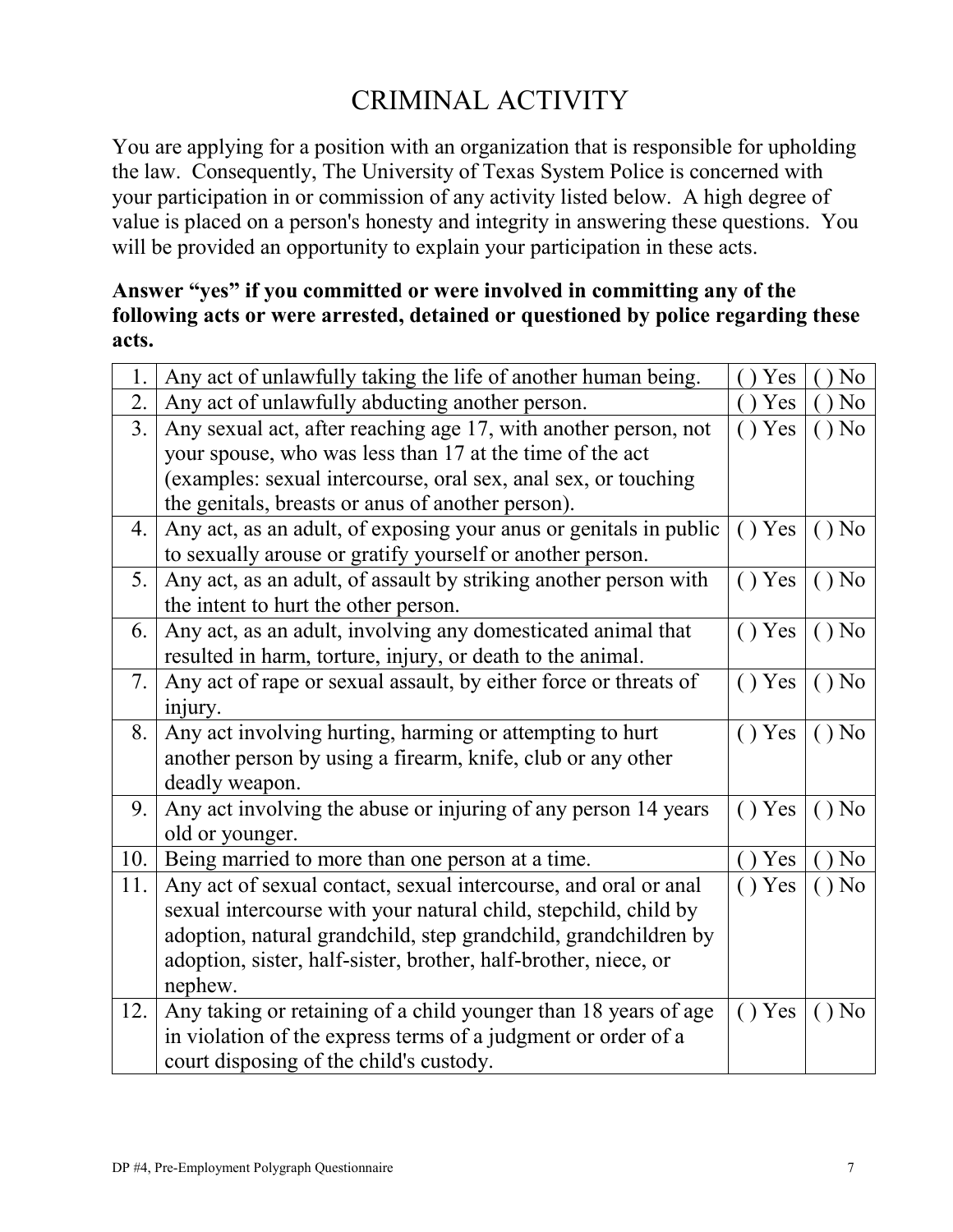| 13. | Any act of causing, planning or starting a fire or explosion to    | () Yes | $\hat{N}$ ) No |
|-----|--------------------------------------------------------------------|--------|----------------|
|     | damage or destroy (a) a building, habitation or vehicle            |        |                |
|     | belonging to another person, or (b) a building, habitation,        |        |                |
|     | vehicle or property belonging to you which was insured.            |        |                |
| 14. | Any act, as an adult, of intentionally damaging or destroying      | () Yes | $()$ No        |
|     | any property belonging to another person.                          |        |                |
| 15. | Any act of using a firearm, knife, club, deadly weapon,            | () Yes | $()$ No        |
|     | physical force, threats or intimidation to (a) take or steal cash, |        |                |
|     | property or merchandise, or (b) with the intent to steal or take   |        |                |
|     | property from another person.                                      |        |                |
| 16. | Any act of breaking into a building habitation or any portion of   | () Yes | $()$ No        |
|     | a habitation or building to (a) take or steal cash, property or    |        |                |
|     | merchandise, or (b) with the intent to commit any other            |        |                |
|     | criminal act.                                                      |        |                |
| 17. | Any act, as an adult, of breaking into a coin-operated device to   | () Yes | $()$ No        |
|     | steal cash, property, and merchandise or to obtain a service.      |        |                |
| 18. | Any act of breaking into or entering a vehicle of any kind,        | () Yes | $()$ No        |
|     | including cars, pickups, trucks, trailers, box cars, vans or motor |        |                |
|     | homes, to steal any cash, property or merchandise.                 |        |                |
| 19. | Any act, as an adult, of entering, or remaining on the property    | Yes    | $()$ No        |
|     | of another, knowing that you did not have permission to do so.     |        |                |
| 20. | Any act, as an adult, that deprived an individual of property,     | () Yes | $()$ No        |
|     | cash or merchandise by appropriation, theft, theft by false        |        |                |
|     | pretext, shoplifting, swindling, passing a worthless check,        |        |                |
|     | embezzlement, extortion, changing price tags, receiving stolen     |        |                |
|     | property, unlawfully receiving a service without paying for it,    |        |                |
|     | or any form of theft, including making a false claim to an         |        |                |
|     | insurance company. This does not include previously-               |        |                |
|     | mentioned thefts from employers.                                   |        |                |
| 21. | Any act of forgery of any writing, document, signature, money      | () Yes | $()$ No        |
|     | and legal document, license, contract, credit card, check,         |        |                |
|     | security agreement, will, deed, or deed of trust with the intent   |        |                |
|     | to defraud or harm any person or business.                         |        |                |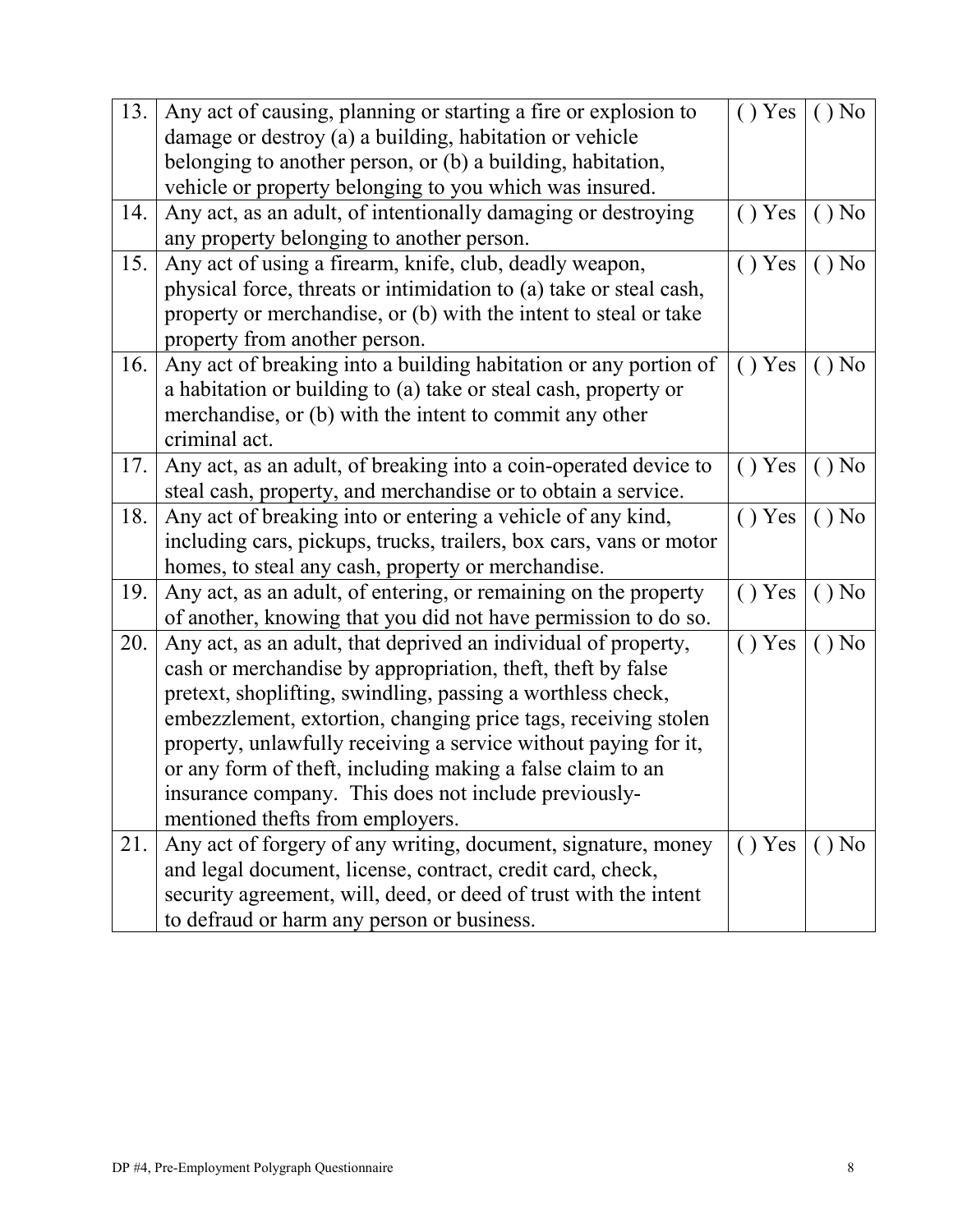| 22. | Any act of stealing a credit card, presenting a credit card to       | () Yes   | $()$ No |
|-----|----------------------------------------------------------------------|----------|---------|
|     | obtain property or services fraudulently, using a credit card        |          |         |
|     | without the consent of the owner, using an expired credit card,      |          |         |
|     | using a fictitious card or number, using a stolen credit card,       |          |         |
|     | manufacture of counterfeit credit cards, buying a credit card,       |          |         |
|     | selling a credit card, forging a signature on a credit card receipt  |          |         |
|     | or in any way attempting to commit theft or to steal from            |          |         |
|     | anyone by using a credit card.                                       |          |         |
| 23. | Any act of theft of a vehicle, use of a vehicle without the          | () Yes   | $()$ No |
|     | owner's consent or joyriding in a stolen vehicle.                    |          |         |
| 24. | Any act of bribing or attempting to bribe any governmental           | () Yes   | $()$ No |
|     | official or employee.                                                |          |         |
| 25. | Any act of telling any lie, falsehood, or misrepresentation of       | () Yes   | $()$ No |
|     | any act while under oath or affirmation, or in a sworn or            |          |         |
|     | notarized document.                                                  |          |         |
| 26. | Any act, as an adult, of filing a false report to any police officer | () Yes   | $()$ No |
|     | or law enforcement agent.                                            |          |         |
| 27. | Any act of impersonating a peace officer, police officer, law        | () Yes   | $()$ No |
|     | enforcement official or other governmental official.                 |          |         |
| 28. | Any act of resisting or interfering with any peace officer while     | () Yes   | $()$ No |
|     | an officer was arresting, detaining, or attempting to arrest or      |          |         |
|     | detain any person, including yourself.                               |          |         |
| 29. | Any act, as an adult, of fleeing from, running from or evading       | () Yes   | $()$ No |
|     | by any means (including on foot or by vehicle) a peace officer       |          |         |
|     | who was attempting to arrest, detain or question you.                |          |         |
| 30. | Any act, as an adult, of disturbing the peace, including using       | () Yes   | $()$ No |
|     | abusive, profane or vulgar language to incite a breach of the        |          |         |
|     | peace, fighting in public, threatening another in a public place     |          |         |
|     | or looking into a window or any opening of a building for lewd       |          |         |
|     | purposes.                                                            |          |         |
| 31. | Any act, as an adult, of producing, selling, distributing,           | $()$ Yes | $()$ No |
|     | promoting or possessing with the intent to sell any picture,         |          |         |
|     | magazine, film, device, tape, book or other item that depicts        |          |         |
|     | any patently offensive sexual acts, including any form of            |          |         |
|     | copulation, masturbation, excretory functions, sadism,               |          |         |
|     | masochism or lewd exhibition.                                        |          |         |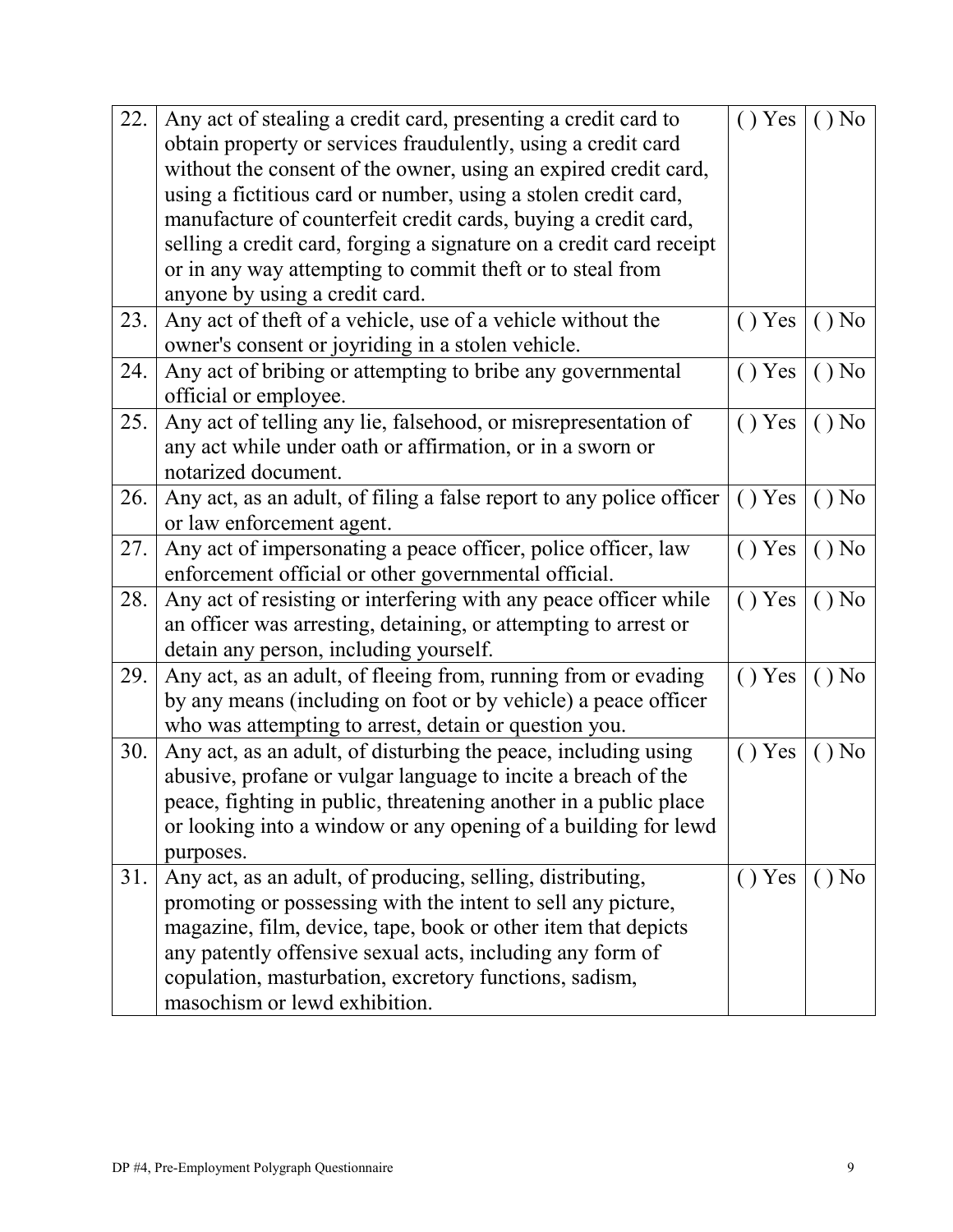| 32. | Any act, as an adult, of (a) intercourse, (b) oral intercourse, (c)<br>anal intercourse or (d) sexual contact with the genitals, breasts                                                                                                                                                                                                                | () Yes | $()$ No |
|-----|---------------------------------------------------------------------------------------------------------------------------------------------------------------------------------------------------------------------------------------------------------------------------------------------------------------------------------------------------------|--------|---------|
|     | or anus of another person, if the act was performed in return for<br>cash, property, merchandise or anything of value.                                                                                                                                                                                                                                  |        |         |
| 33. | Any act of (a) receiving compensation or anything of value for<br>any act of prostitution committed by any person, or (b) forcing<br>any person by threats or physical force to commit an act of<br>prostitution.                                                                                                                                       | () Yes | $()$ No |
| 34. | Any act of unlawful possession of any explosive device,<br>machine gun, sawed-off shotgun or rifle, armor-piercing<br>ammunition or silencer.                                                                                                                                                                                                           | () Yes | $()$ No |
| 35. | Any act, as an adult, of unlawfully carrying a pistol,<br>switchblade knife, or other illegal weapons.                                                                                                                                                                                                                                                  | () Yes | $()$ No |
| 36. | Any act, as an adult, of gambling, except for gambling in a<br>private place in which all persons engaged in the gambling<br>have an equal chance of winning or losing and that no person<br>receives anything other than his own winnings, including<br>promotion of a gambling house or possessing a gambling<br>device, but excluding dice or cards. | () Yes | $()$ No |
| 37. | Any act of participating in any criminal enterprise or organized<br>activity that seeks to further murder, arson, robbery, burglary,<br>theft, kidnapping, aggravated assault, forgery, gambling,<br>prostitution, promotion or distribution of drugs, promotion or<br>sale of obscene materials or any other criminal act.                             | () Yes | $()$ No |
| 38. | Any act, as an adult, of involvement and/or participation in any<br>type of criminal activity that resulted in a police investigation,<br>arrest, and/or incarceration (other than traffic). This includes<br>any instance where charges were filed, warrants issued and/or a<br>bond was posted.                                                       | () Yes | $()$ No |
| 39. | Any act of family violence. This includes acts or threats<br>against family or household members intended to result in<br>physical harm, bodily injury, assault, or sexual assault.                                                                                                                                                                     | () Yes | $()$ No |

#### **THE POLYGRAPH EXAMINER IS AUTHORIZED BY THE UNIVERSITY OF TEXAS SYSTEM POLICE TO ASK YOU QUESTIONS ABOUT ANY DETECTED OR UNDETECTED CRIMINAL BEHAVIOR IN WHICH YOU MAY HAVE BEEN INVOLVED.**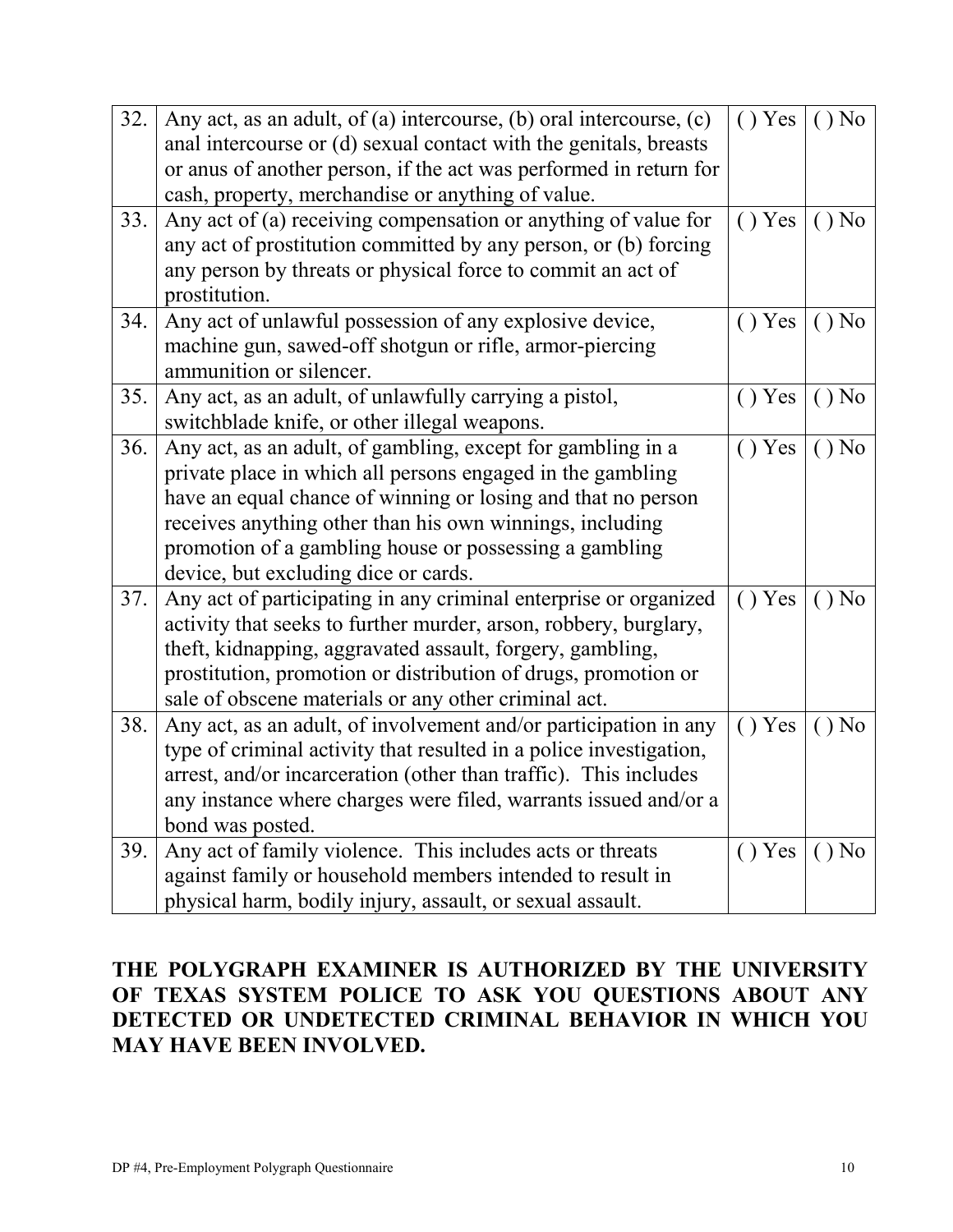#### **IN THE SPACE BELOW, EXPLAIN ANY "YES" ANSWERS THAT YOU HAVE GIVEN TO THE LISTED CRIMINAL ITEMS. GIVE DATE OF INCIDENT, CIRCUMSTANCES AND THE VALUE OF ANY PROPERTY INVOLVED**.

| <b>ITEM#</b> | <b>EXPLANATION</b> |
|--------------|--------------------|
|              |                    |
|              |                    |
|              |                    |
|              |                    |
|              |                    |
|              |                    |
|              |                    |
|              |                    |
|              |                    |
|              |                    |
|              |                    |
|              |                    |
|              |                    |
|              |                    |
|              |                    |
|              |                    |
|              |                    |
|              |                    |
|              |                    |
|              |                    |
|              |                    |
|              |                    |

( ) Check this box if you need additional space and continue on the back of this page.

#### **THE POLYGRAPH EXAMINER IS AUTHORIZED BY THE UNIVERSITY OF TEXAS SYSTEM POLICE TO ASK YOU QUESTIONS ABOUT ANY DETECTED OR UNDETECTED CRIMINAL BEHAVIOR IN WHICH YOU MAY HAVE BEEN INVOLVED.**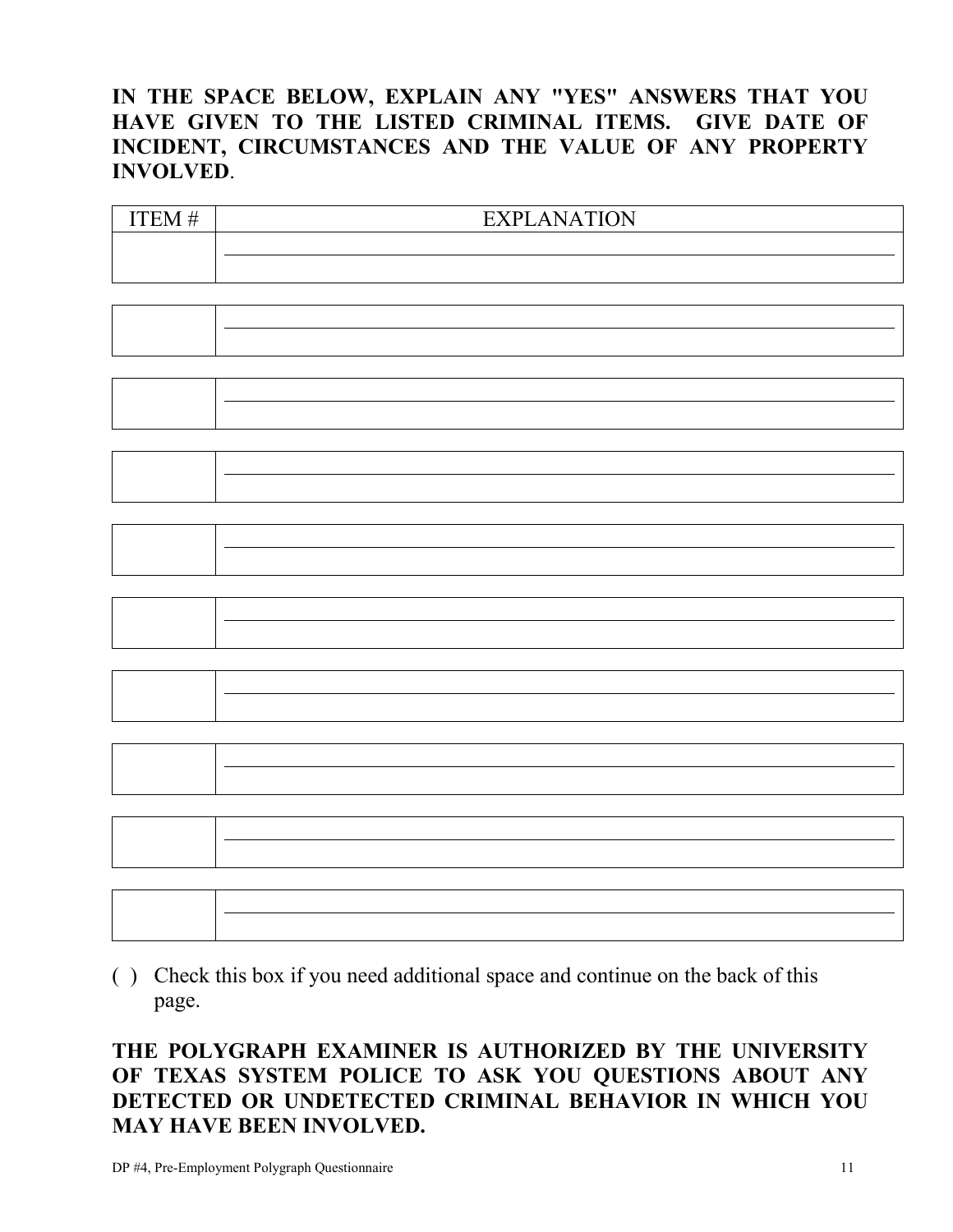## **CRIMINAL ACTIVITY - ILLEGAL SALES OF DRUGS**

For the purpose of employment, The University of Texas System Police is concerned with the illegal sale (with or without profit to you), delivery, transportation, trading, manufacture, and the cultivation of illegal drugs or plants or any other involvement you have had in transactions involving illegal drugs.

In the space below, please list the type of illegal drug sold, the amount of the illegal drug sold, your age at the time of the sale, and the total number of times that you sold the illegal drug.

| Type of drug | Amount of drug | Age | Number of times sold |
|--------------|----------------|-----|----------------------|
|              |                |     |                      |
|              |                |     |                      |
|              |                |     |                      |
|              |                |     |                      |
|              |                |     |                      |
|              |                |     |                      |
|              |                |     |                      |
|              |                |     |                      |
|              |                |     |                      |
|              |                |     |                      |
|              |                |     |                      |
|              |                |     |                      |
|              |                |     |                      |
|              |                |     |                      |
|              |                |     |                      |
|              |                |     |                      |

( ) Check this box if you have NEVER been involved with the illegal sale (with or without profit to you), delivery, transportation, trading, manufacture, or cultivation of illegal drugs or plants.

#### **THE POLYGRAPH EXAMINER IS AUTHORIZED BY THE UNIVERSITY OF TEXAS SYSTEM POLICE TO ASK YOU QUESTIONS REGARDING YOUR TRUTHFULNESS ABOUT ANY SALE OF ILLEGAL DRUGS.**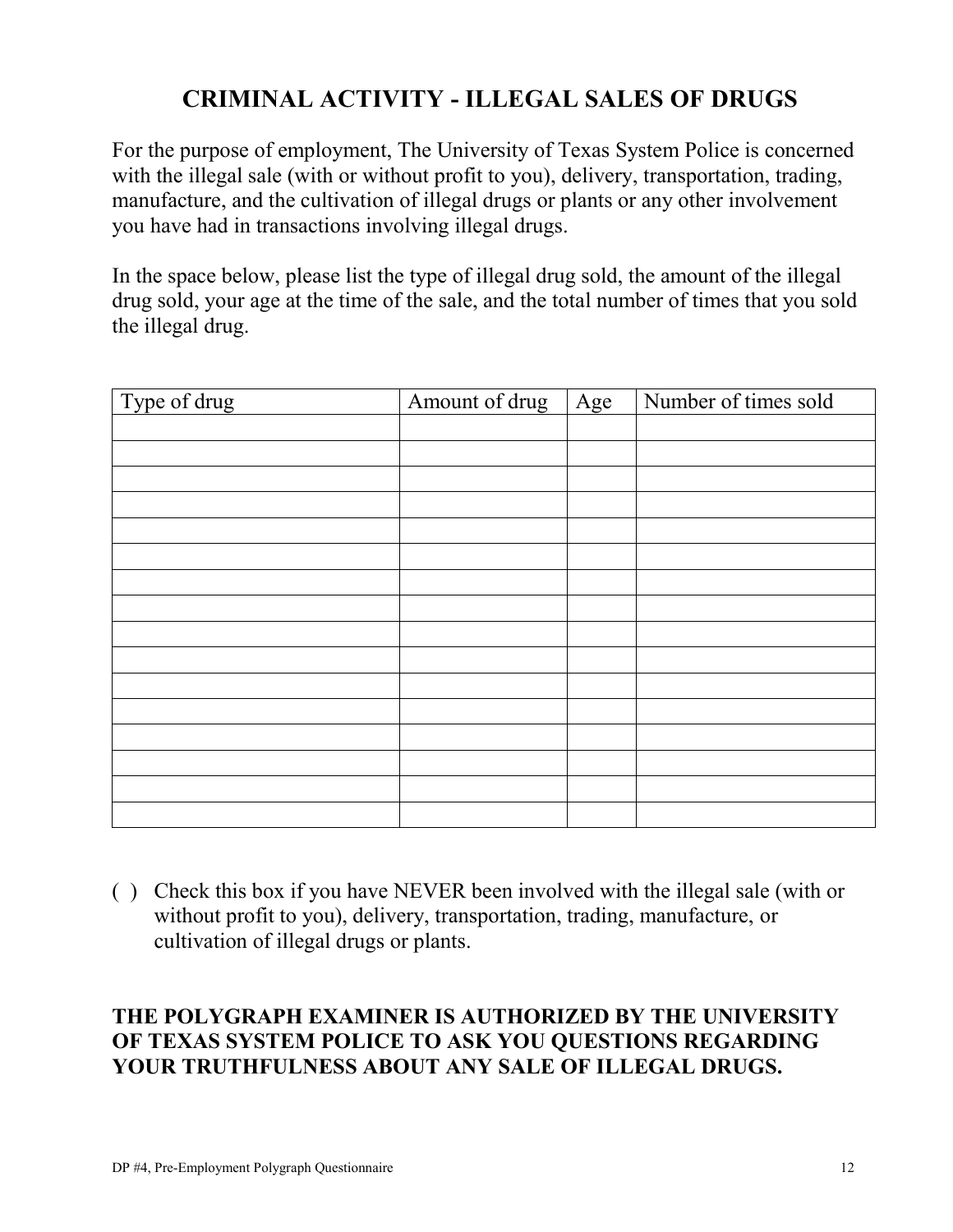## **CRIMINAL ACTIVITY - ILLEGAL DRUG POSSESSION AND USE**

It is important that the Police Department be aware of your past and current **ILLEGAL** drug usage. The following is a description of "usage." For drugs such as cocaine, list the number of times that you snorted, smoked or ingested the drug. For marijuana, list the total number of times you ingested marijuana. This includes taking a hit or puff from a joint of marijuana or eating marijuana brownies or marijuanacontaining foods. Each separate instance of usage, regardless of quantity used or consumed, constitutes one use. You will be given an opportunity to explain the first and last time you used each drug. You must also explain how you used the drug. If the drug was smoked, snorted, injected, eaten, or used in any other manner, you must explain how it was used.

When asked to give the maximum number of times that you used the drug, you must give the **ABSOLUTE MAXIMUM NUMBER OF TIMES YOU USED THE DRUG.** For instance, if you snorted cocaine six times and you state that you used cocaine five times, you will appear to be deceptive when questioned on the polygraph. Likewise, if you are not sure how many times you used a drug, such as marijuana, then state the absolute number of times that you believe that you could have used the drug.

Please complete the following chart, explaining if you have used each of the drugs mentioned, the first time (what year) you used the drug, the last time (year) you used the drug, the maximum number of times you used the drug and how you used the drug. If you have never used the particular drug, then check "NEVER."

| Drug Used          | First Time | Last Time | Max. $#$ of | How Drug | Never |
|--------------------|------------|-----------|-------------|----------|-------|
|                    | Used       | Used      | Times Used  | was Used | Used  |
| Marijuana          |            |           |             |          |       |
| Hashish            |            |           |             |          |       |
| Phencyclidine/PCP/ |            |           |             |          |       |
| <b>Angel Dust</b>  |            |           |             |          |       |
| <b>THC</b>         |            |           |             |          |       |
| <b>LSD</b>         |            |           |             |          |       |
| Peyote             |            |           |             |          |       |
| Mescaline          |            |           |             |          |       |
| Heroin             |            |           |             |          |       |
| Cocaine/Crack      |            |           |             |          |       |

#### **Please list only drugs not prescribed to you that you have used.**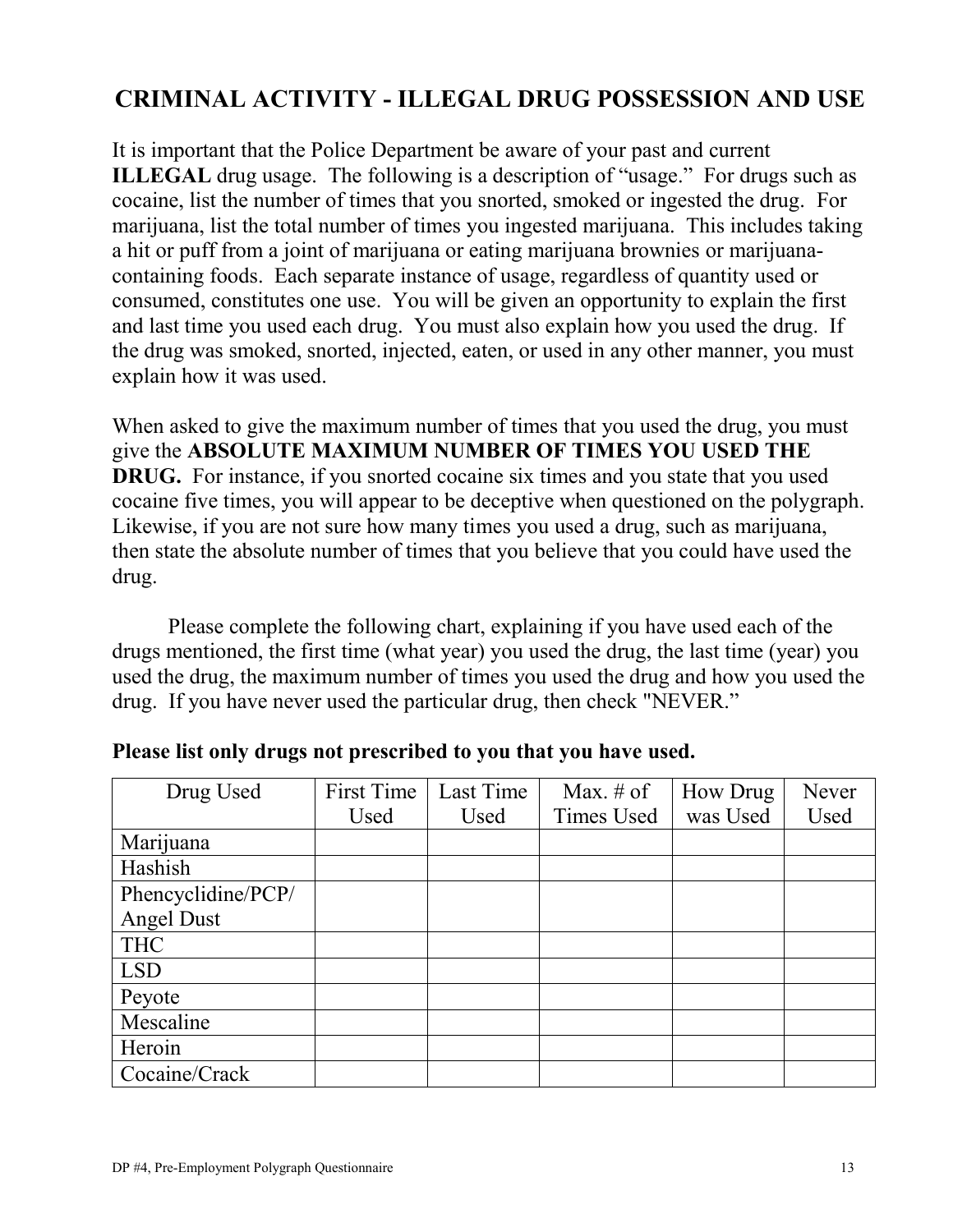| Drug Used                 | First | Last | Max. $#$ of | How  | Never |
|---------------------------|-------|------|-------------|------|-------|
|                           | Time  | Time | Times       | Drug | Used  |
|                           | Used  | Used | Used        | was  |       |
|                           |       |      |             | Used |       |
| <b>Quaaludes</b>          |       |      |             |      |       |
| Downers                   |       |      |             |      |       |
| Tranquilizers             |       |      |             |      |       |
| Amphetamine/ Biphetamine  |       |      |             |      |       |
| Morphine                  |       |      |             |      |       |
| Ecstasy/XTC               |       |      |             |      |       |
| Preludin/Ritalin          |       |      |             |      |       |
| Dilaudid                  |       |      |             |      |       |
| Talwin/PBZ                |       |      |             |      |       |
| Speed/                    |       |      |             |      |       |
| Ice/Crank/Methamphetamine |       |      |             |      |       |
| <b>Illegal Inhalants</b>  |       |      |             |      |       |
| Psilocybin/Psilocyn       |       |      |             |      |       |
| (mushrooms)               |       |      |             |      |       |
| Rohypnol/other date rape  |       |      |             |      |       |
| drugs                     |       |      |             |      |       |
| Steroids                  |       |      |             |      |       |
| GHB/G/Gamma OH/Liquid     |       |      |             |      |       |
| Fantasy/Liquid X          |       |      |             |      |       |
| China White/fentanyl      |       |      |             |      |       |
| Nexus/2-CB                |       |      |             |      |       |
| ET/Trip                   |       |      |             |      |       |
| Khat                      |       |      |             |      |       |
| Palfium/Jetrium/Narcolo   |       |      |             |      |       |
| Opium                     |       |      |             |      |       |
| OxyContin                 |       |      |             |      |       |
|                           |       |      |             |      |       |

( ) Check this box if you have NEVER used any of the above listed drugs or any other illegal drugs.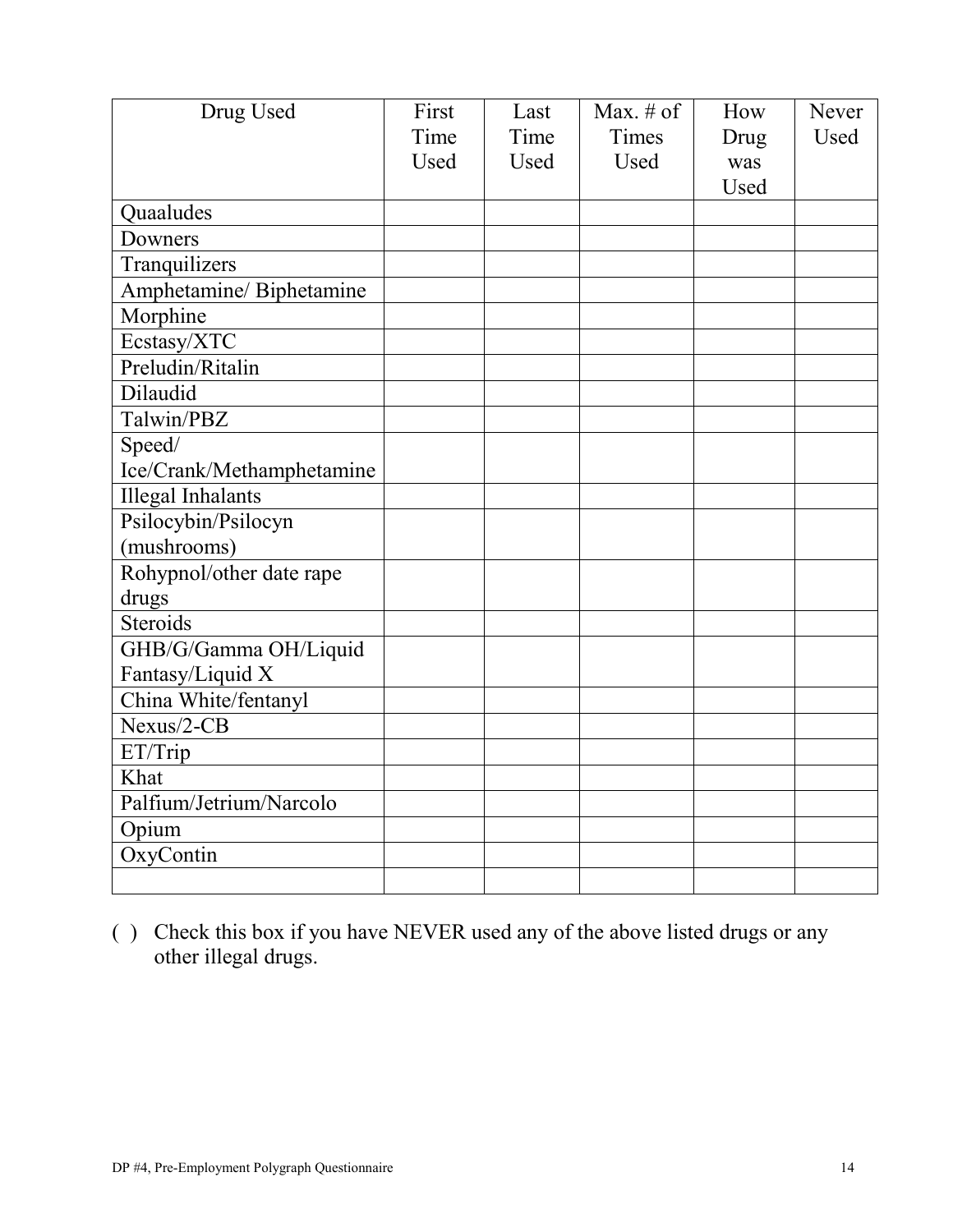If there are any other ILLEGAL DRUGS that you have used that are not listed, please list those below along with the dates and number of times used.

| Others Drugs Used |      | First Time   Last Time | Max. $\#$ of | How Drug was |
|-------------------|------|------------------------|--------------|--------------|
|                   | Used | Used                   | Times        | Used         |
|                   |      |                        | Used         |              |
|                   |      |                        |              |              |
|                   |      |                        |              |              |
|                   |      |                        |              |              |
|                   |      |                        |              |              |
|                   |      |                        |              |              |

#### **THE POLYGRAPH EXAMINER IS AUTHORIZED BY THE UNIVERSITY OF TEXAS SYSTEM POLICE TO ASK YOU QUESTIONS TO DETERMINE IF YOU WERE TRUTHFUL ABOUT ANY ILLEGAL DRUG USAGE.**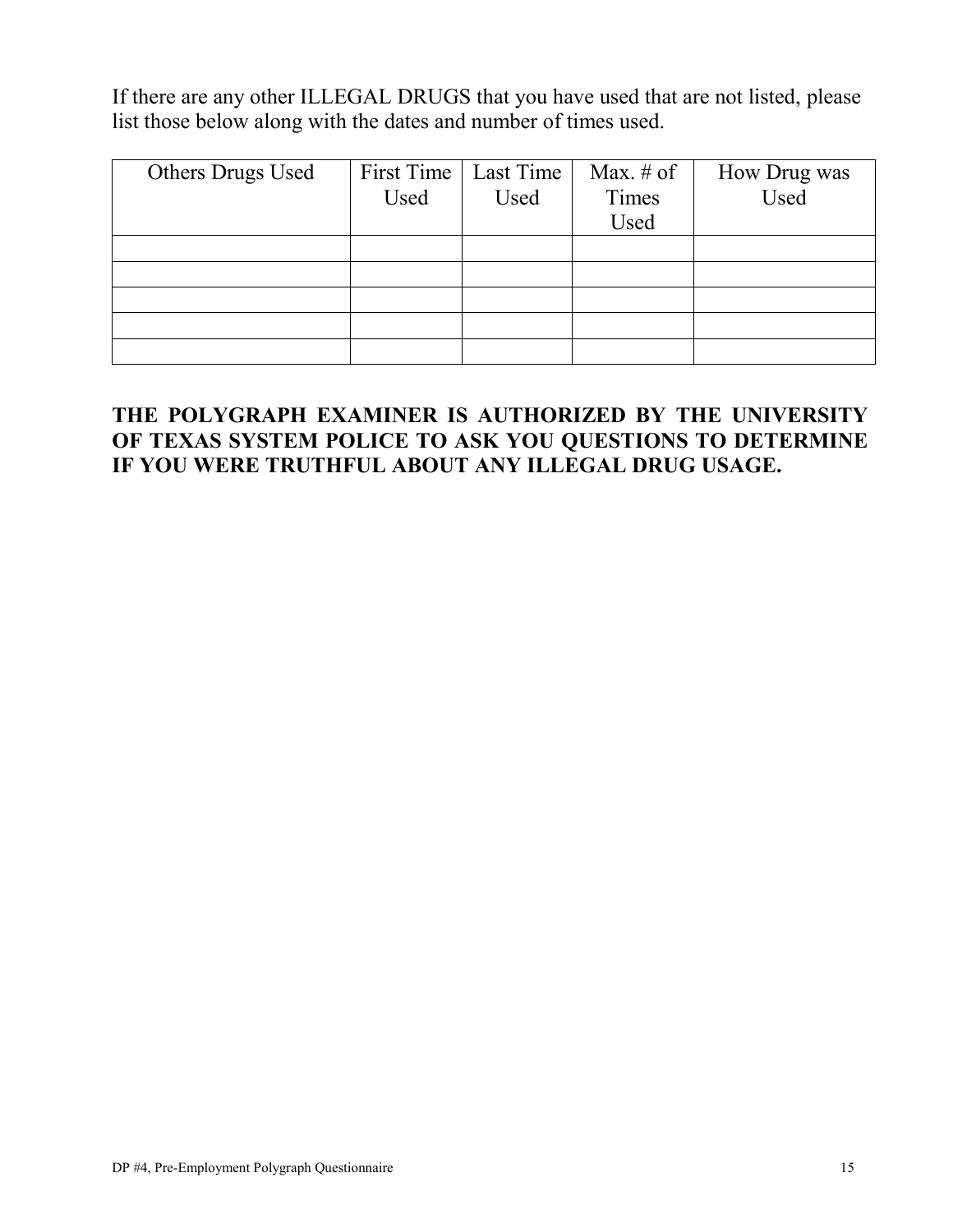## **CRIMINAL ACTIVITY - ALCOHOL**

While it is not a violation of the law for an adult to possess and use alcohol, it is against the law to operate a motor vehicle (car, truck, boat, motorcycle or airplane) under the influence of alcohol. It is also unlawful to be intoxicated in public. Normally, four or five beers, mixed drinks, or glasses of wine within an hour of operation of a motor vehicle can/will result in a person being legally intoxicated.

1. Based on the above criteria, how many times in the last 24 months have you operated any motor vehicle while intoxicated?

Number of times:

2. How many times have you been intoxicated in public in the last 24 months?

Number of times:

3. When was the last time you were intoxicated in public?

Date(s):

4. Has your drinking ever affected your job performance?

( ) Yes ( ) No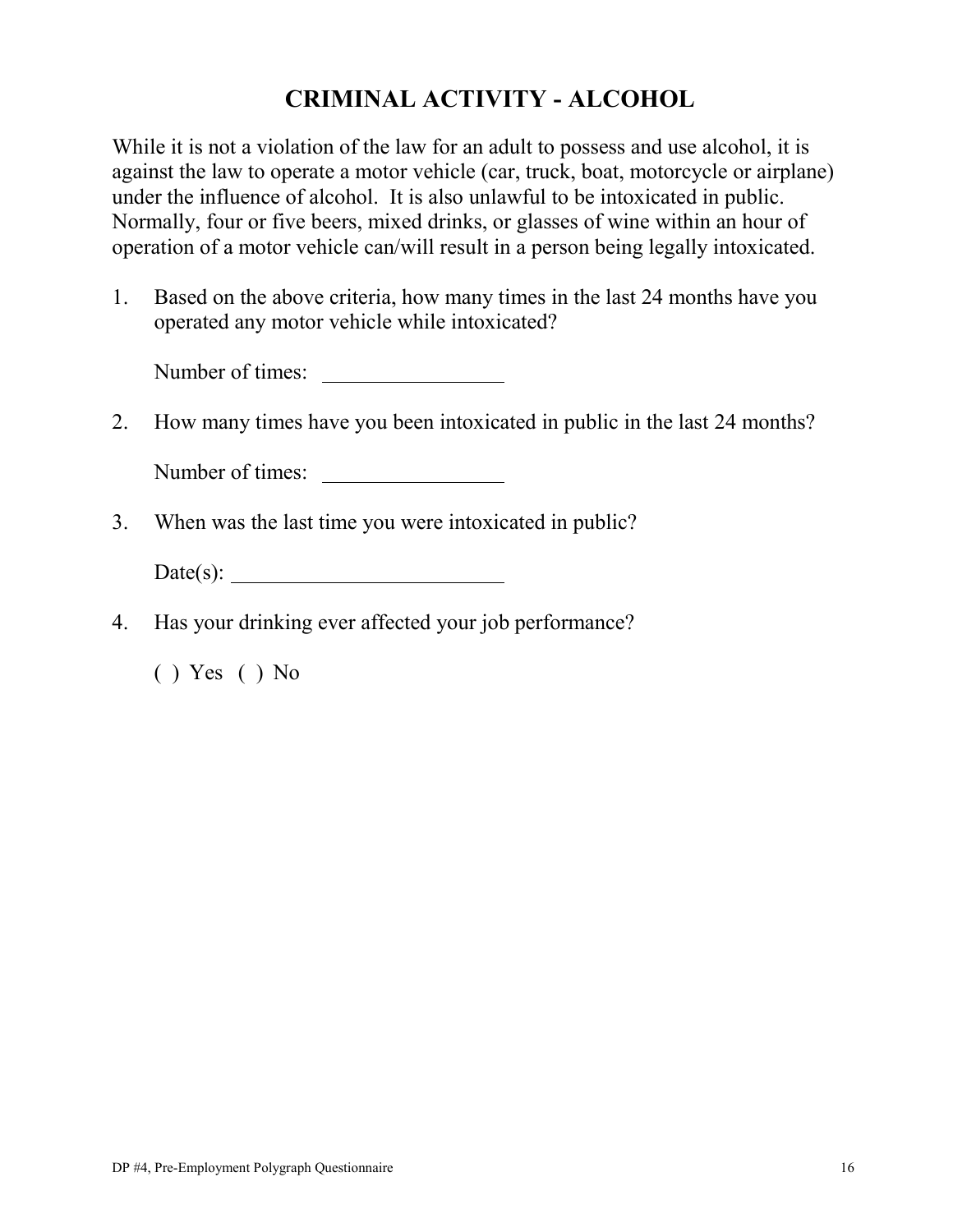## **TRAFFIC VIOLATIONS**

The University of Texas System Police requires information about your driving record. Please list all information requested about your driving record.

Please list all traffic citations (tickets), arrest, detentions, questioning, or driver's license revocations that you have received during the past five (5) years. List the violation, date, and the disposition (i.e. guilty, not guilty, no contest, fined, jailed, etc.).

| Violation | Date | Disposition |
|-----------|------|-------------|
|           |      |             |
|           |      |             |
|           |      |             |
|           |      |             |
|           |      |             |
|           |      |             |
|           |      |             |
|           |      |             |
|           |      |             |
|           |      |             |
|           |      |             |
|           |      |             |
|           |      |             |
|           |      |             |

- ( ) Check this box if you need additional space and continue on the back of this page.
- ( ) Check this box if you have not received any entries on your driving record.

List all states in which you have been issued a driving license or permit.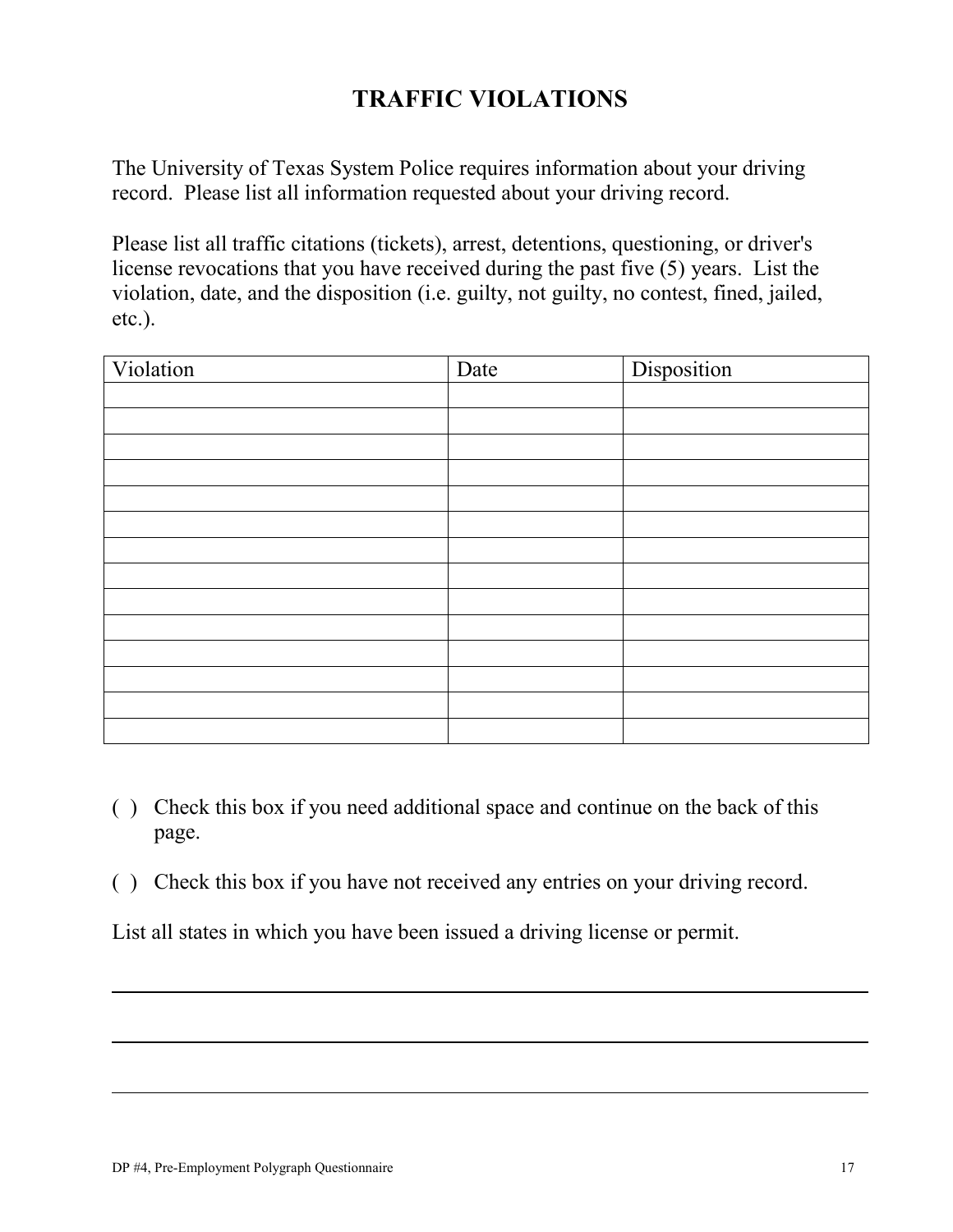### **PRIOR LAW ENFORCEMENT SERVICE**

- ( ) Check this box if you have never served as a sworn or commissioned law enforcement officer, peace officer, sheriff's deputy, state or federal agent, commissioned reserve officer or any other position charged and sworn to uphold the law. If you checked this box, go to the next section (applicant's signature form).
- ( ) If you have prior law enforcement experience, check this box and complete the following questions.
- 1. While employed as a law enforcement officer, did you ever commit a felony or misdemeanor that would have been punishable by incarceration? (Include family violence, assault, criminal trespass, theft, etc.)

 $($  ) Yes  $($   $)$  No

If YES, please explain:

2. While employed as a law enforcement officer, did you ever physically abuse a prisoner or intentionally violate a prisoner's civil rights?

 $($  ) Yes  $($   $)$  No

If YES, please explain:

3. Were you ever terminated or asked to resign from a position as a law enforcement officer because of an internal investigation or allegation of misconduct?

 $($  ) Yes  $($   $)$  No

If YES, please explain: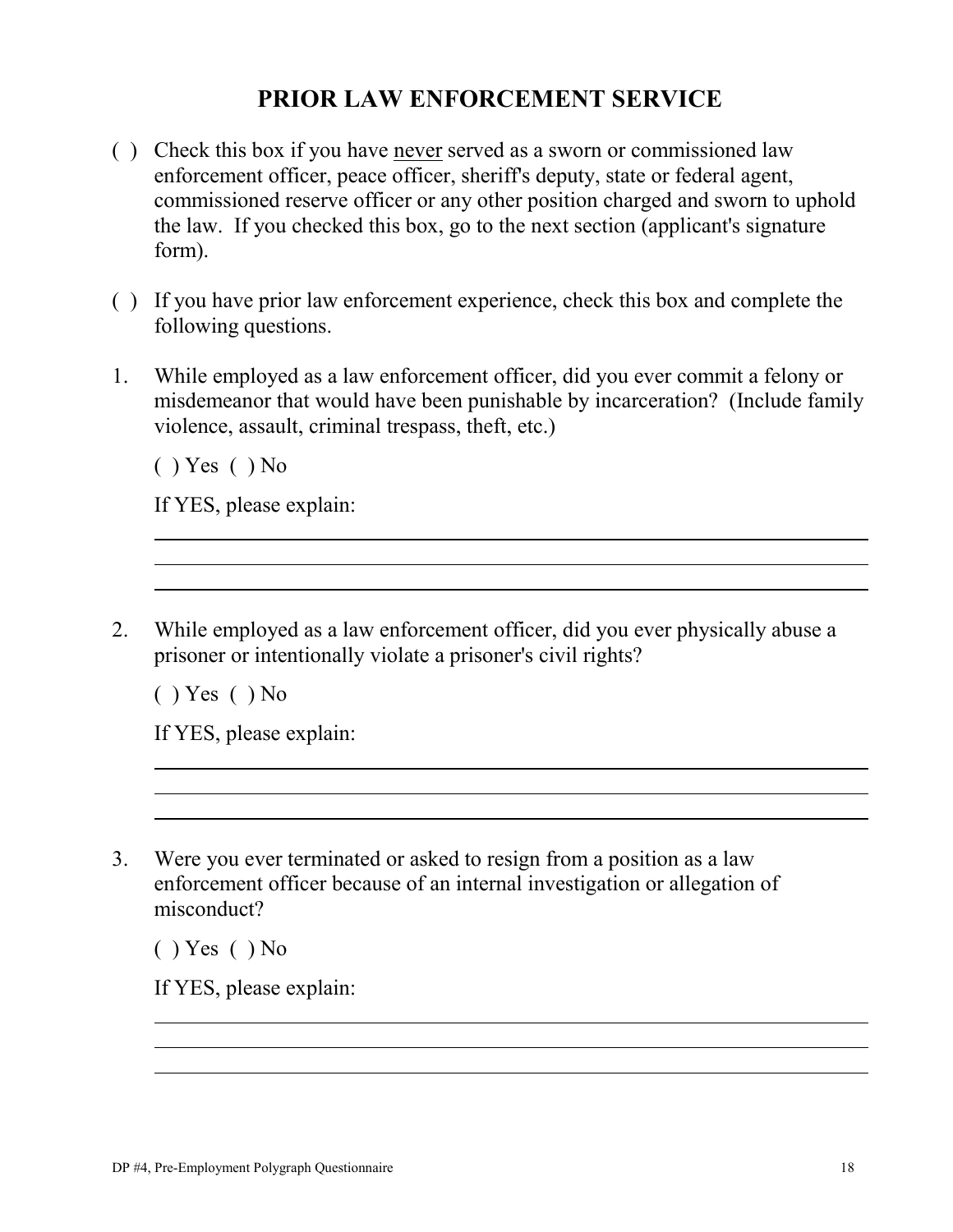4. While employed as a law enforcement officer, did you ever confiscate evidence or a prisoner's property and make personal use of it?

 $($  ) Yes  $($   $)$  No

If YES, please explain:

5. While employed as a law enforcement officer, did you ever receive any disciplinary action, including suspension or written reprimand?

 $( )$  Yes  $( )$  No

If YES, please explain:

6. Were you ever formally investigated for misconduct?

 $( )$  Yes  $( )$  No

If YES, please explain:

7. While employed as a law enforcement officer, did you ever file a false police report?

 $($  ) Yes  $($   $)$  No

If YES, please explain:

( ) Check this box if you need additional space and continue on the back of this page.

#### **THE POLYGRAPH EXAMINER IS AUTHORIZED BY THE UNIVERSITY OF TEXAS SYSTEM POLICE TO ASK YOU QUESTIONS REGARDING THE TRUTHFULNESS OF YOUR STATEMENTS ABOUT ANY ANSWER YOU HAVE PROVIDED IN THIS QUESTIONNAIRE.**